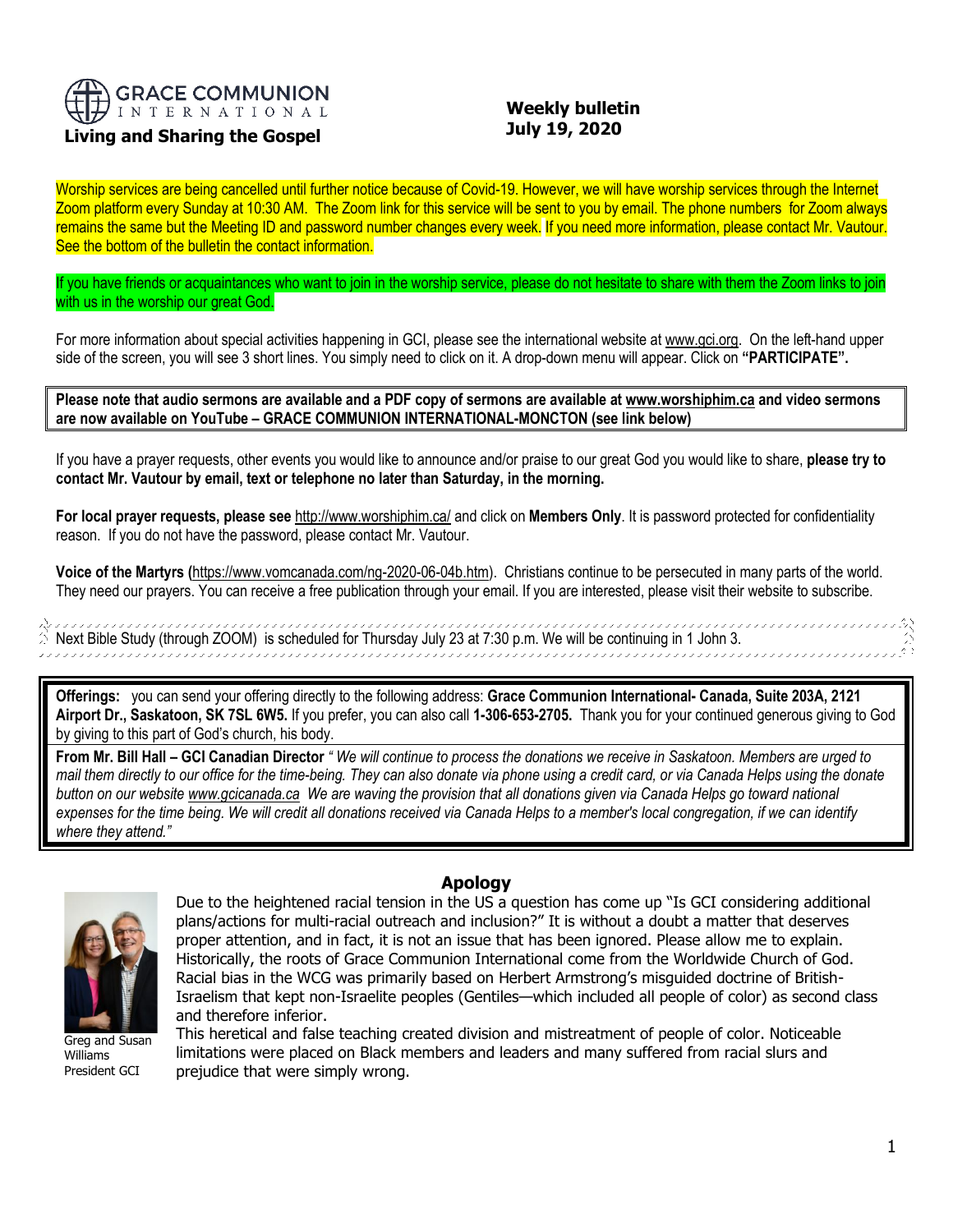Under the leadership of Joseph Tkach Sr. and his son Joseph Tkach Jr. there was major doctrinal reform leading to a greater understanding of the New Testament teaching that there is neither Jew nor Gentile, but we are all one in Jesus Christ [\(Galatians 3:28\)](https://biblia.com/bible/niv/Gal%203.28).

The Tkaches commissioned and sanctioned Pastor Curtis May and Greg Albrecht to oversee the Office of Reconciliation Ministries. These men, along with other key pastors, worked tirelessly traveling the country and holding weekend conferences that did much good in acknowledging past wrongs and providing healing for a more positive future.

More recently Regional Director Jeff Broadnax, along with several pastors, interns and members, helped organize gatherings called **"Together in Christ."** The idea was birthed out of conversations with our community of GCI interns. Though space for participants was somewhat limited, these weekends allowed for honest discussion and were conducted from the platform that Jesus is the unifying factor for all broken relationships and lives. True human togetherness and unity can be found only in surrendered relationship to Jesus.

"Together in Christ" was intentionally hosted by local GCI churches because this is the space where we should be able to come together with our hurts and differences and find forgiveness and restoration in the presence and power of Jesus. It is my hope that our GCI churches are maturing in Christ and are healthy enough to weather any social challenges or obstacles that come our way, and we can continue to hold "Together in Christ" events to address difficult social matters.

If you are a person of color and never had the opportunity to participate in any of these GCI sponsored events, my prayer is you will have an opportunity in the future. For those of you who have never heard a public apology for any racial slurs or mistreatments you have suffered within our church, let me say on behalf of our denomination: Please accept our heartfelt apology for the individual and systemic discriminatory and racist actions, teachings and culture we openly or ignorantly embraced and allowed. Please forgive us. May we never repeat the sins of the past, and through the power of the Spirit may we value all people as beloved children of God treating everybody with genuine love and respect."

Together in Christ we can and will go forward!

Greg Williams

P.S. If you have not yet read the cover letter for the July Equipper, I encourage you to do so. My long-time friend and fellow pastor, Charles Taylor does a marvelous job in his article "[Know Justice, Know Peace](https://equipper.gci.org/2020/07/know-justice-know-peace-know-jesus-know-peace) – Know Jesus, Know Peace." ([https://equipper.gci.org/2020/07/know-justice-know-peace-know-jesus-know-peace\)](https://equipper.gci.org/2020/07/know-justice-know-peace-know-jesus-know-peace)

### \_\_\_\_\_\_\_\_\_\_\_\_\_\_\_\_\_\_\_\_\_\_\_\_\_\_\_\_\_\_\_\_\_\_\_\_\_\_\_\_\_\_\_\_\_\_\_\_\_\_\_\_\_\_\_\_\_\_\_\_\_\_\_\_\_\_\_\_\_\_\_\_\_\_\_\_\_\_\_\_\_\_\_\_\_\_\_\_\_ **GOD'S GRACE: TOO GOOD TO BE TRUE?**

**(From:** [https://update.gci.org/2016/02/gods-grace-too-good-to-be-true/\)](https://update.gci.org/2016/02/gods-grace-too-good-to-be-true/)

This is the second letter in a 3 part series. Dear Brothers and Sisters,



Mr. and Mrs. Tkach (former president of GCI)

If it sounds too good to be true, it probably is. So goes the old adage. But when the topic is God's grace, it does not apply. Nevertheless, some people insist that grace truly is too good to be true, and seek to counterbalance it with law to avoid what they see as license to sin. Their sincere, though wrong-headed efforts are a form of legalism that robs people of the transforming power of grace, which flows from the love of God poured into our hearts through the Holy Spirit [\(Romans 5:5\)](https://biblia.com/bible/niv/Rom%205.5).

**The good news of the grace of God in Christ**

Jesus (who is the grace of God) came declaring the gospel [\(Luke 20:1 ESV](https://biblia.com/bible/esv/Luke%2020.1)), the message of God's grace toward sinners (which, last time I checked, includes everyone). But the religious leaders of his day didn't like that message because it seemed to place all people (including those they saw as less

righteous than themselves) on the same, level playing field. For them, Jesus' message of grace (the *good news*), was decidedly *bad news*. On one occasion, Jesus gave this reply to their protests:

## **The Great Physician at Work**

Those who are well have no need of a physician, but those who are sick. Go and learn what this means, "**I desire mercy, and not sacrifice." For I came not to call the righteous, but sinners. ([Matthew 9:12-13 ESV\)](https://biblia.com/bible/esv/Matt%209.12-13)**

Though we embrace the gospel—the message of God's grace in Christ—it was repugnant to the self-righteous, religious types of Jesus' day. That same message still rankles those who believe they must try harder and behave better in order to earn God's favor. "How," they wonder, "can we possibly motivate people to work hard, live right, and look to a spiritual leader for direction, if we tell them they are already under grace?" They can't imagine any other way to motivate people than by emphasizing a legal (contractually-based) relationship with God.

Please understand, it's good to work hard in God's service. Jesus certainly did—his work is the ultimate achievement. But remember that Jesus, who was perfect, came to reveal the Father to us. And in that revelation there is pure good news that tells us that God's economy is better than ours—he is the inexhaustible source of grace—love,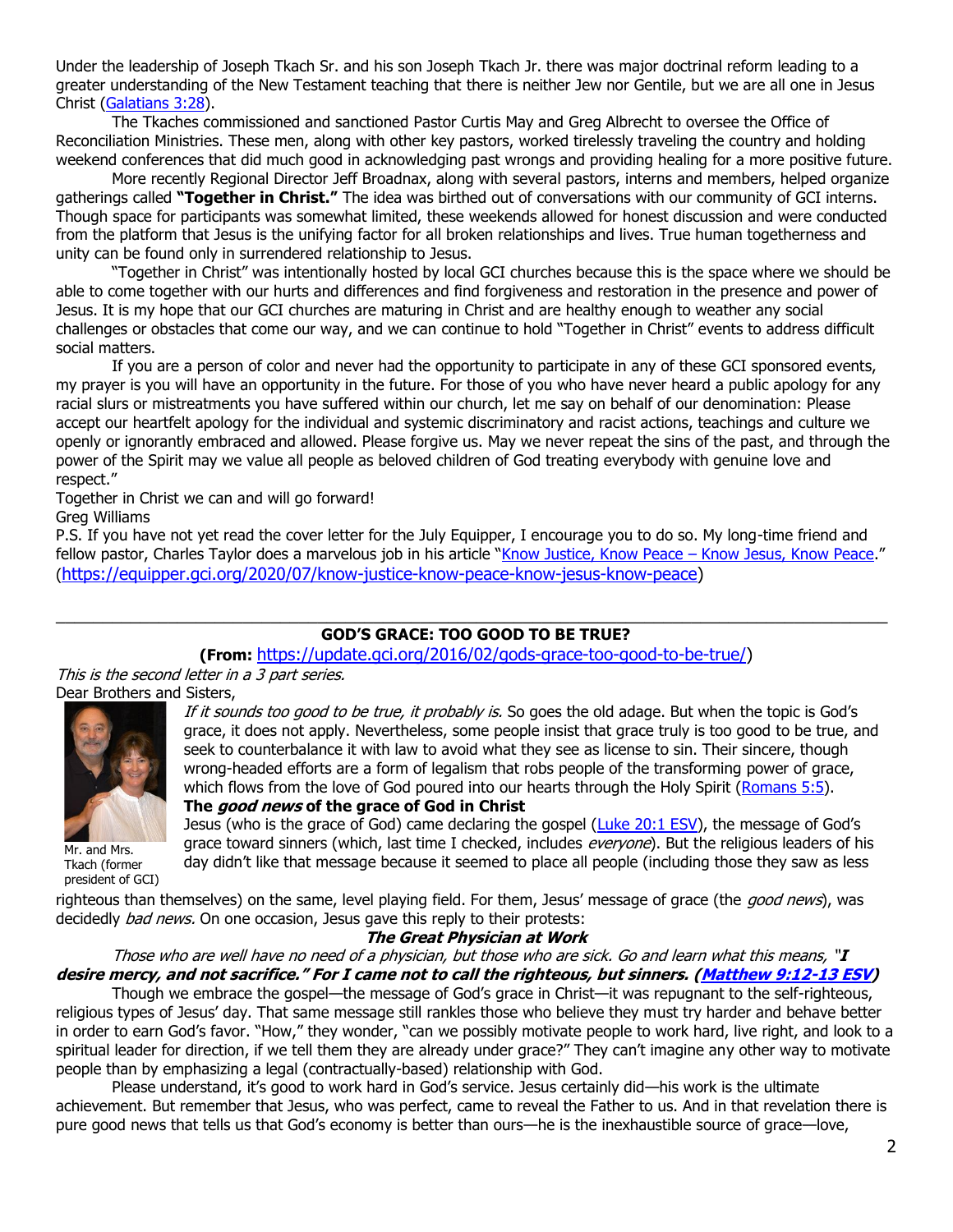goodness and forgiveness. We don't pay taxes (things to earn God's grace) for God's government to work—he's in the business of graciously helping humanity out of the pit it has fallen into.

Perhaps you remember the story about the traveler who fell into a pit and was struggling to get out. Several people came along and saw his struggle. The sensitive person said, "I feel for you down there." The reflective person said, "It's logical that someone would fall into the pit." The interior designer said, "I can give you some ideas on how to decorate your pit." The judgmental person said, "Only bad people fall into pits." The curious person said, "Tell me how you fell into the pit." The legalist said, "I believe you deserve your pit." The tax agent said, "Are you paying taxes on that pit?" The self-pitying person said, "You should have seen my pit." The Zen Buddhist said, "Just relax and don't think about the pit." The optimist said, "Cheer up! Things could be worse." The pessimist said, "Be prepared! Things will get worse." Jesus, seeing the man (humanity) in the pit, jumped in and lifted him out. Now that's grace!

Some people don't like the logic of God's grace. Believing that their hard work helped get them out of the pit, they see it as unfair that others get out without working equally hard. But the nature of God's grace is that God is equally generous to everyone. Though some may need forgiveness from bigger debts than others, the same arrangement extends to everyone no matter their circumstances. God doesn't just talk love and compassion; he demonstrated it by sending Jesus into the pit with us in order to lift us all out.

Those who embrace legalism tend to misread God's grace as promoting a libertine, spontaneous, and unstructured lifestyle (the ant[in](https://update.gci.org/category/president/page/2/)omianism I wrote about in first of this series). But that is not the case, as Paul noted in his letter to Titus:

### **For the grace of God has appeared, bringing salvation for all people, training us to renounce ungodliness and worldly passions, and to live self-controlled, upright, and godly lives in the present age. [\(Titus 2:11-12 ESV\)](https://biblia.com/bible/esv/Titus%202.11-12)**

Let me be clear about this: in saving people, God does not leave them in the pit. He does not abandon them to a life of immaturity, sin and shame. God's grace does not tell us that having forgiven us for falling in, it's OK for us to remain in the pit. Jesus saves us so that we, by the Spirit, will rise from the pit to the new life of sharing in Jesus' righteousness, peace and joy **[\(Romans 14:17\)](https://biblia.com/bible/niv/Rom%2014.17).**

### **The parable of the workers in the vineyard**

Jesus taught about God's unconditional grace in the parable of the workers in the vineyard (**[Matthew 20:1-16\)](https://biblia.com/bible/niv/Matt%2020.1-16)**. Regardless of how long they labored, all the workers were given a full day's wage. Naturally (humanly) those who worked the longest were upset, believing those who worked less hours received more than they deserved. I suppose those who worked less also believed they didn't deserve what they received (I relate to that viewpoint!). Indeed, grace by its very nature does not seem fair—but since the judgment of God (represented by the landowner in the parable) is in our favor, I simply praise God for his grace! I have not fooled myself into believing that if I worked hard all day in the vineyard I would somehow earn God's grace. Grace can only be gratefully, humbly received as the free gift that it is.

I love how Jesus contrasts the groups of workers in his parable. Perhaps some of us would identify with those who, having worked long and hard, think they deserve more than they received. But most of us, I'm sure, would identify with those who were given far more than they earned. It's only with a perspective of gratitude that we are able to appreciate God's grace, understanding just how desperately we need it. Jesus' parable teaches us that God gives salvation to those who have not earned it (indeed, it cannot be earned). It also points out that religious legalists complain that grace is unfair (too good to be true)—how can God, they reason, reward those who have not worked as hard as they have?

#### **Motivated by shame or gratitude?**

Jesus' teaching undermines *shame*, which is the primary tool legalists use to pressure people into conforming to God's will (or, more often, to their will!). Shame is the opposite of the motive that flows from grace, which is *gratitude* for God's love. While shame focuses on the self with its sin, gratitude (which is the essence of worship) focuses on God and his goodness. Speaking from my own experience, being motivated by shame (and the fear that goes with it) is a poor substitute for being motivated by gratitude for God's love, goodness and grace.

Unlike the legalistic obedience motivated by shame, obedience motivated by gratitude is fundamentally relational (heart-to-heart)—what Paul refers to as "**the obedience that comes from faith" [\(Romans 16:26\)](https://biblia.com/bible/niv/Rom%2016.26).** That's the only kind of obedience Paul endorsed, for it's the only kind that truly glorifies God. Relational, gospel-shaped obedience is our grateful response to the grace of God. It was gratitude that motivated Paul in his ministry, and that motivates us today to participate in what Jesus is doing in the Spirit, through the church. By God's grace, that sort of ministry leads to life transformation.

In Christ, by the Spirit, we are and always will be the beloved children of our Father in heaven. All God asks is that we grow in his grace and in doing so get to know him better (**2 Peter 3:18**). That growth in grace and knowledge will continue now, then throughout eternity in a new heaven and new earth. To God be the glory!